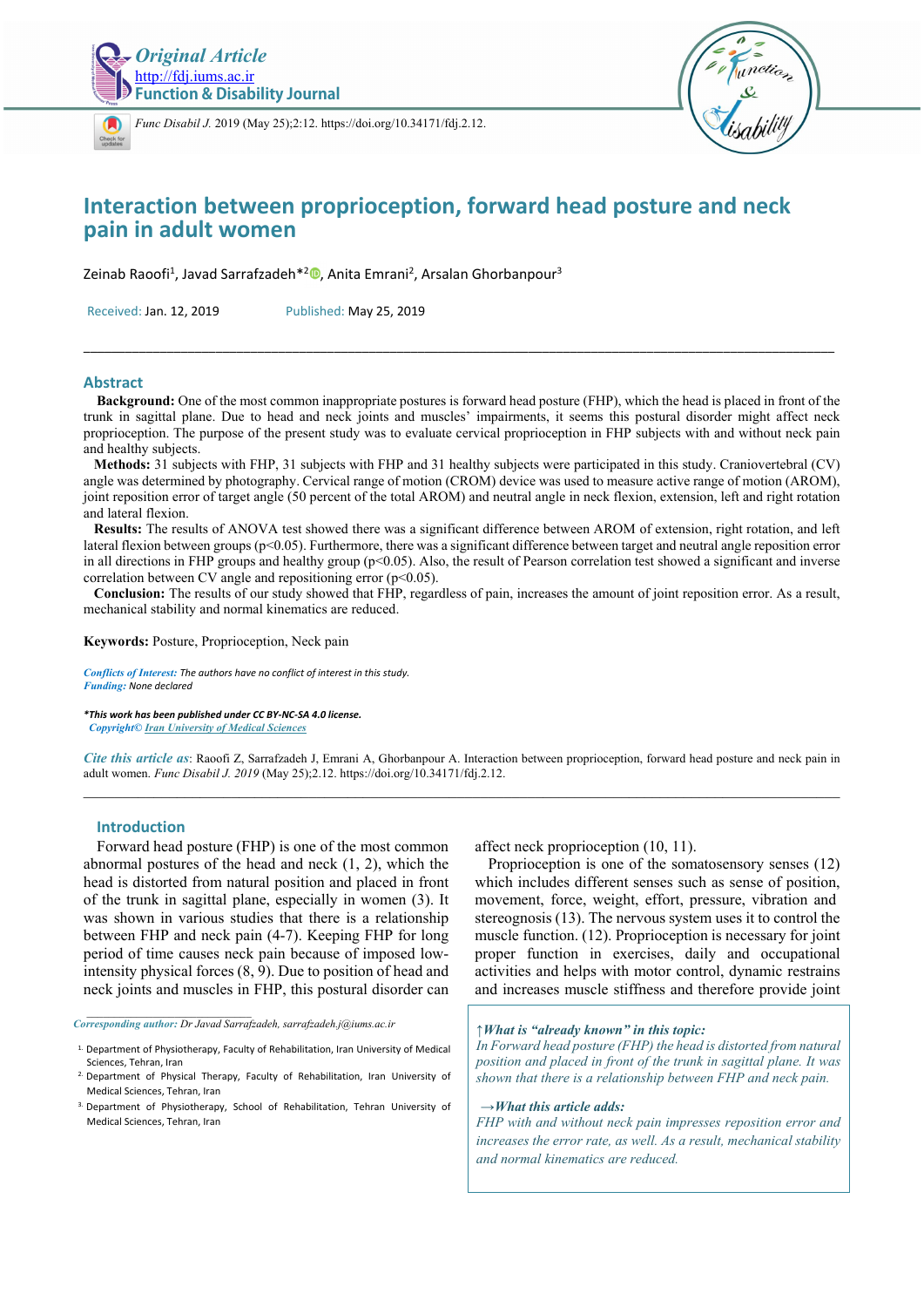dynamic stability (14, 15). The loss of proprioception feedback leads to functional mobility limitation (14). Proprioceptive receptors are called mechanoreceptor and exist in the muscles, joints and skin (16). It is thought that the muscle receptors are the most important proprioceptive receptors (17, 18). The density of these receptors in the deep muscles of the neck is more than the superficial ones (19). Abnormal postures such as FHP change the length of neck, anterior and posterior muscles so that superficial muscles become short and deep muscles become long and weak (20, 21). Therefore, it seems that these pastoral disorders can affect the cervical proprioception. It was observed in previous studies that there is a relationship between FHP and impaired cervical proprioception (10, 11). Some studies indicated a relationship between proprioceptive disturbance and impairment in some factors such as reaction time (22), postural control and postural stability (23, 24). On the other hand, the studies examine proprioception in patients with neck pain, have reported different results. A few of them have reported limitation in proprioceptive sensibility following this type of pain (25- 29) and others found no relationship between chronic neck pain and proprioceptive impairment (30-32). To our knowledge, the interactive effect of FHP, pain and proprioceptive function has not been considered so far. The aim of this study was to determine and compare the neck proprioception in subjects with FHP without neck pain, subjects with FHP with neck pain and healthy subjects through assessing head and neck repositioning error in these subjects.

## **Methods**

Thirty-one females with FHP without any neck pain (group 1), 31 females with FHP and a history of neck pain (group 2) and 31 healthy females (group 3) aged between 18-30 years participated in this case-control study. Demographic characteristics of subjects were matched together (age, sex, height, weight and body mass index (BMI)). FHP with pain subjects had a history of neck pain which lasted at least six months and did not result in any absence from work during the last three weeks (33). No history of neck pain should be reported in FHP without neck pain and healthy subjects in the last six months. All subjects had no history of traumatic neck injury such as whiplash injury, acute neck pain, radiculopathy or cervical

myelopathy, vestibular system disorders, cervical scoliosis and hearing impairment.

Samples were selected using convenience sampling. All subjects were informed of the purpose of the study. All participants gave written informed consent prior to participating in the study. This study was approved by the ethics committee of Iran University of Medical Sciences (Code number: IR.IUMS.REC.1394 .9211340206).

#### *Pain intensity*

Pain intensity was assessed using visual analog scale (VAS) that is a straight horizontal line of 100 millimeters which the subjects mark the intensity of pain on it (34). The ends are defined as the extreme limits of the pain with the end at left indicates no pain and the end at right shows the worst pain felt by the subjects. Neck pain in the present study was the mean intensity of pain among the episodes of neck pain in the last six months.

### *Evaluating of posture and preparing the subjects*

Head and neck posture were evaluated by photography in standing position. For this purpose, a digital camera (Canon IXY 12 MP, Japan) was placed on the right side at a distance of 1.5 meters from the subject parallel to the shoulder of the subject on the fixed base and took a picture from the side view of her. Square-shaped fluorescent labels were taped on the skin of the spinous process of seventh cervical vertebra and tragus of ears to specify them in the photos (11). The subject stood near the plumb line and she was asked to look straight ahead and be in a very comfortable position in order to reach self-balance position. Then, the subject moved her head and neck from full range of flexion to full range of extension and gradually reduced the range until she stopped at neutral position. Self-balance was used for standardization of head and neck posture. The plumb line was also used in the photo to measure the vertical line and the actual horizon (35).

The carniovertebral (CV) angle was measured by the MB-Ruler software (36). The angle between the lines which pass through the spinous process of seventh cervical vertebra and tragus of the ear with the horizontal line, which passes through the spinous process of seventh cervical vertebra was determined (Figs. 1, 2). The subjects with CV angle less than 48 degrees were included in FHP



*Figure 1.* Cervical Range of Motion device (CROM) over the head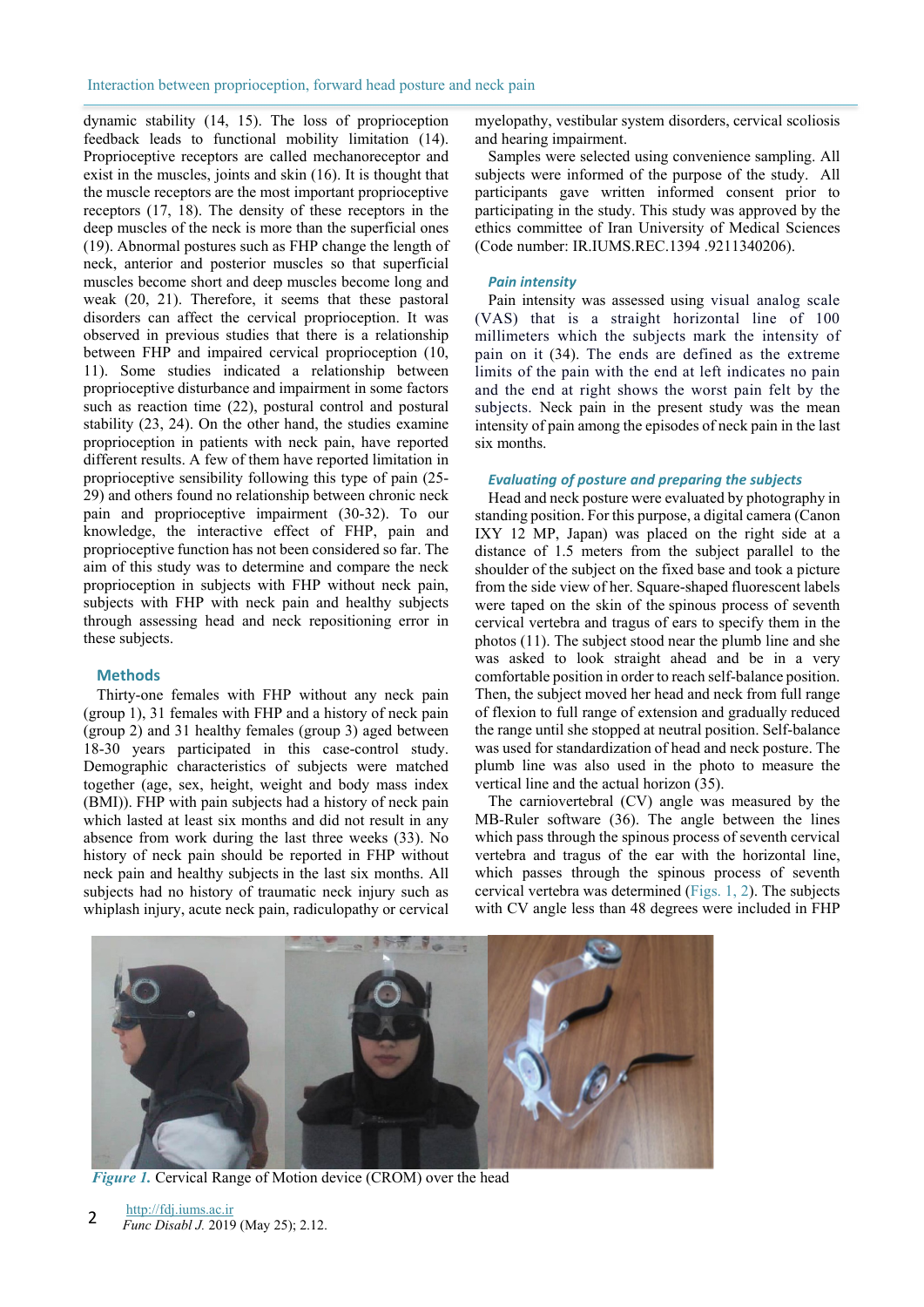

*Figure 2.* The method of the CV angle measuring

groups (37) (group 1 and 2) and those with CV angle greater than 48 degrees were included in healthy group 3. This method has a high reliability score (ICC =  $0.88$ ) (4).

#### *Range of motion and neck reposition Error*

To perform the test, Cervical Range of Motion device (CROM) (Deluxe model, made in USA) was used (Fig.1). The CROM is a plastic device that can measure the range of neck movements in all directions (38).

Previous studies have shown that the instrument has a high reliability score (ICC=0.89-0.98) and a high validity score that is between  $0.9 - 1.2$  degrees (39).

The CROM device was properly fitted to the head which was uncovered. The subjects were asked to sit in a comfortable position on the chair with backrest, then obtain self-balance position of head and neck as described above. Knees bent to 90 degrees and feet on the ground and thoracic spine contacted with the backrest.

At first step, full AROM of the head in all directions (flexion, extension, right and left lateral flexion, right and left rotation), were measured three times by CROM device. Mean of three repetitions in each direction was used for statistical analysis.

In the next step, joint position sense was evaluated. One of conventional methods in joint position sense assessment is to measure active or passive joint reposition error angle (15, 18, 40). We evaluated the head and neck repositioning error angle by measuring absolute error. Absolute error was absolute value of the difference between target angle and estimated angle by a subject, which was considered without the error direction (18).

In order to minimize visual information, the subjects'

eyes were closed by blindfold. At the same time as controlling the auditory information, evaluation was carried out in a quiet environment. In addition, to reduce the proprioceptive feedback from the upper limb and trunk, as well as to prevent movements of these areas during neck movement, shoulders were strapped to the backrest of the chair by a wide belt.

The five-step assessment process contained:

- Obtaining self-balance position of head and neck and putting the head and neck in neutral position.

- Moving head up to 50 percent of AROM (target position), identified by the examiner, in each of six directions and maintaining that position for 10 seconds to remember it and then returning to the neutral position.

- Repositioning the target angle (50 percent of active ROM) and maintaining that position for 10 seconds

- Moving head and neck to neutral position.

Movements were done at slow speed and recorded three times and mean of these three trials in each movement plane was used for statistical analysis.

#### *Statistical analysis*

A Shapiro-Wilk test was used for assessing normal distribution. Statistical ANOVA test was used to compare AROM and absolute error of reposition of target and neutral angle between groups, and Bonfferoni test was used as post hoc test. In addition, in order to investigate the relationship between the amount of FHP and pain and absolute error of joint reposition test, Pearson correlation test was used. In all tests, the confidence interval level was set at  $a \le 0.05$ . All statistical analyses were performed using SPSS version 22.

#### **Results**

The result of Shapiro-Wilk showed normal distribution in all variables. Subjects in three groups did not show any significant difference in terms of demographic characteristics (Table 1).

The result of ANOVA test indicated significant difference between AROM of extension (p=0.024), right rotation ( $p=0.029$ ), left lateral flexion ( $p=0.012$ ) between groups (Table 2).

The result of Bonfferoni post hoc test showed that AROM of extension ( $p=0.02$ ) and right rotation ( $p=0.021$ ) in group 1 was significantly lesser than the group 3. In addition, right rotation in group 2 was significantly lower than group 1 ( $p=0.021$ ). Group 1 had lower left lateral flexion AROM in comparison with group  $3$  ( $p=0.047$ ).

*Table 1.* Central index and dispersion of demographic characteristics of subjects

| Group<br>Demographic<br>characteristics | Group 1<br>$(31$ subjects)<br>$mean \pm SD$ | Group 2<br>$(31$ subjects)<br>$mean \pm SD$ | Group 3<br>$(31$ subjects)<br>$mean \pm SD$ | P     |
|-----------------------------------------|---------------------------------------------|---------------------------------------------|---------------------------------------------|-------|
| Age (year)                              | $21.35 \pm 1.97$                            | $22.06 \pm 2.77$                            | $22.06 \pm 1.94$                            | 0.360 |
| Height(m)                               | $1.62 \pm 4.88$                             | $1.62 \pm 5.61$                             | $1.64 \pm 4.58$                             | 0.301 |
| Weight(kg)                              | $57.35 \pm 5.93$                            | $57.65 \pm 5.49$                            | $58.16 \pm 4.84$                            | 0.842 |
| BMI (kg/m <sup>2</sup> )                | $21.83 \pm 1.87$                            | $21.70 \pm 1.61$                            | $21.53 \pm 1.13$                            | 0.759 |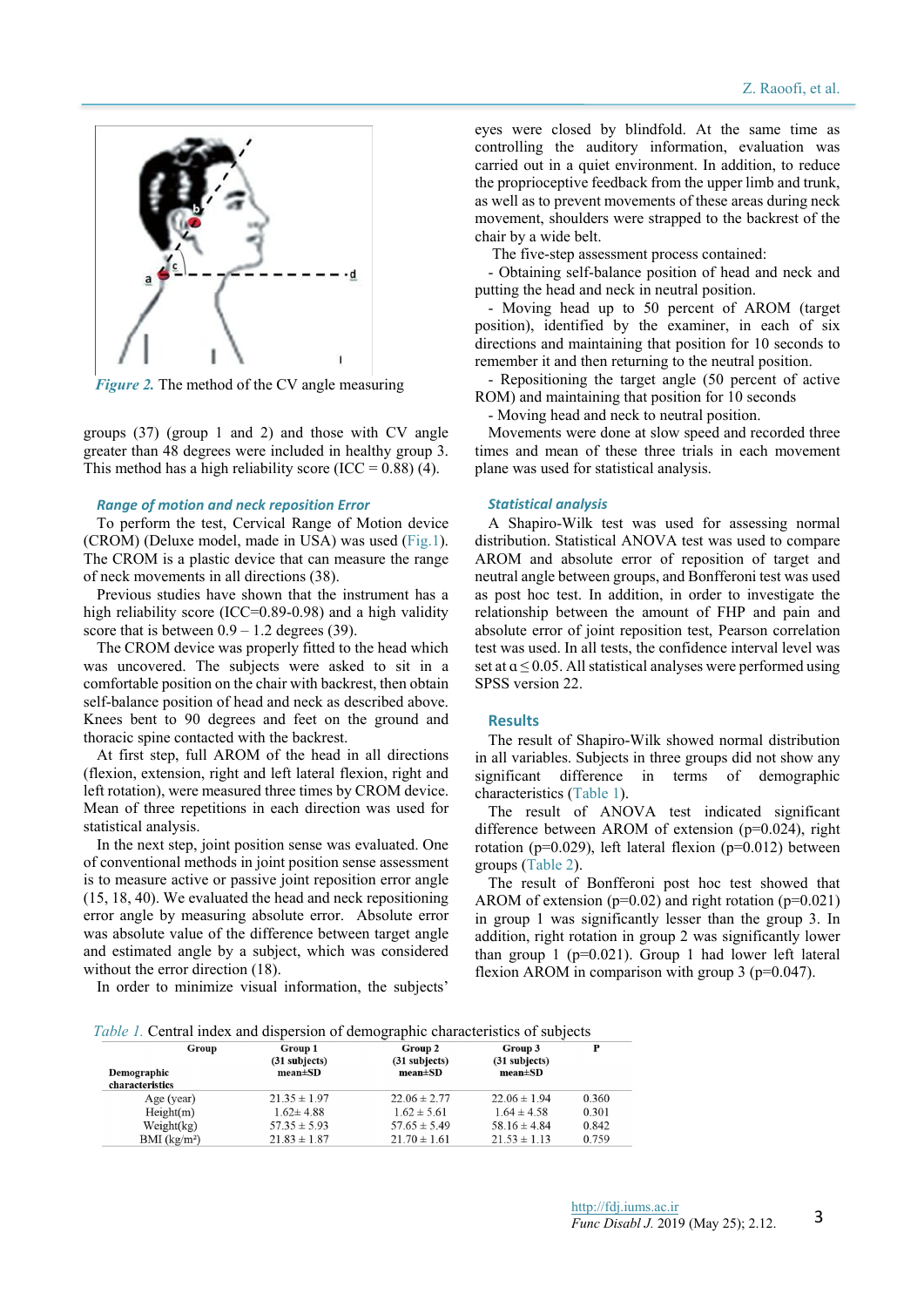## Interaction between proprioception, forward head posture and neck pain

| <i>Table 2.</i> Comparison of AROM in six directions in the three groups of subjects |                       |                                  |                                |                                |       |
|--------------------------------------------------------------------------------------|-----------------------|----------------------------------|--------------------------------|--------------------------------|-------|
|                                                                                      | Six directions in the | Group 1                          | Group 2                        | Group 3                        | P     |
|                                                                                      | three groups of       | $(31$ subjects)<br>$mean \pm SD$ | (31 subjects)<br>$mean \pm SD$ | (31 subjects)<br>$mean \pm SD$ |       |
|                                                                                      | subjects              |                                  |                                |                                |       |
| <b>AROM</b>                                                                          | Flexion               | $63.55 \pm 9.63$                 | $62.04 \pm 8.19$               | $61.30 \pm 5.50$               | 0.651 |
| (degree)                                                                             | Extension             | $79.01 \pm 9.87$                 | $75.03 \pm 10.98$              | $82.03 \pm 8.77$               | 0.024 |
|                                                                                      | Right lateral flexion | $43.29 \pm 5.23$                 | $44.32 \pm 5.53$               | $45.77 \pm 5.47$               | 0.198 |
|                                                                                      | Left lateral flexion  | $43.91 \pm 4.99$                 | $44.25 \pm 6.44$               | $47.44 \pm 5.56$               | 0.029 |
|                                                                                      | Right rotation        | $71.36 \pm 7.70$                 | $66.80 \pm 5.80$               | $71.84 \pm 8.56$               | 0.012 |
|                                                                                      | Left rotation         | $73.09 \pm 7.24$                 | $68.92 \pm 7.51$               | $72.11 \pm 9.67$               | 0.118 |

| Table 3. Comparison of absolute error of reposition of target angle and neutral angle in returning from middle of |  |  |
|-------------------------------------------------------------------------------------------------------------------|--|--|
| AROM in six directions in the three groups of subjects                                                            |  |  |

|                       | Six directions in the | Group 1         | Group 2         | Group 3         | P     |
|-----------------------|-----------------------|-----------------|-----------------|-----------------|-------|
|                       | three groups of       | $(31$ subjects) | (31 subjects)   | (31 subjects)   |       |
|                       | subjects              | $mean \pm SD$   | $mean \pm SD$   | $mean \pm SD$   |       |
| Absolute error of     | Flexion               | $3.81 \pm 1.77$ | $2.31 \pm 0.92$ | $1.24 \pm 1.06$ | 0.001 |
| reposition of target  | Extension             | $5.05 \pm 1.77$ | $5.18 \pm 2.59$ | $2.53 \pm 2.53$ | 0.001 |
| angle (degree)        | Right lateral flexion | $3.30 \pm 1.91$ | $3.32 \pm 1.27$ | $1.50 \pm 1.06$ | 0.001 |
|                       | Left lateral flexion  | $2.82 \pm 1.64$ | $3.12 \pm 1.31$ | $2.01 \pm 2.01$ | 0.009 |
|                       | Right rotation        | $3.84 \pm 2.06$ | $4.44 \pm 1.69$ | $2.93 \pm 1.58$ | 0.007 |
|                       | Left rotation         | $3.93 \pm 2.10$ | $4.39 \pm 1.38$ | $2.29 \pm 1.50$ | 0.001 |
| Absolute error of     | Flexion               | $3.56 \pm 1.77$ | $5.52 \pm 1.65$ | $2.43 \pm 1.38$ | 0.001 |
| reposition of neutral | Extension             | $4.42 \pm 0.93$ | $3.88 \pm 1.87$ | $2.80 \pm 1.80$ | 0.002 |
| angle (degree)        | Right lateral flexion | $1.31 \pm 0.90$ | $2.73 \pm 1.98$ | $1.48 \pm 1.20$ | 0.002 |
|                       | Left lateral flexion  | $2.80 \pm 1.14$ | $2.56 \pm 1.62$ | $1.69 \pm 1.42$ | 0.019 |
|                       | Right rotation        | $3.68 \pm 1.34$ | $3.36 \pm 1.80$ | $1.64 \pm 1.22$ | 0.001 |
|                       | Left rotation         | $3.40 \pm 1.61$ | $3.6 \pm 1.51$  | $2.08 \pm 1.36$ | 0.001 |

The result of ANOVA test showed there was statistically significant difference between absolute error of reposition of target angle  $(p<0.01)$  and neutral angle  $(p<0.05)$  in the three groups (Table 3). The result of Bonfferoni post hoc test indicated that absolute error of reposition of target angle of flexion, extension, right lateral flexion and left rotation movements in both FHP groups were significantly higher than those in the healthy subjects (p=0.001). In addition, reposition error of left lateral flexion (P=0.009) and right rotation ( $p=0.005$ ) in the group 2 was significantly higher than that in the group 3. Also, the Bonfferoni post hoc test showed that absolute error of reposition of neutral

angle in returning from middle of AROM of extension  $(p<0.05)$  and left and right rotation  $(p<0.01)$  in the group 1 and group 2 was more than that in the group 3. Also, the absolute error of reposition of neutral angle in returning from middle of AROM of right and left lateral flexion in the group 2 was more than that in the group 3 ( $p<0.05$ ).

The result of Pearson correlation test showed that there was a significant inverse relationship between CV angle and absolute error of reposition of target and neutral angle ( $p \leq 0.05$ ). However, there was not a significant relationship between history and intensity of pain and absolute error of reposition of target and neutral angle (p≤0.05) (Table 4).

*Table 4.* Results of the relationship between CV angle and intensity of pain with target and neutral angle reposition error in the three groups of subjects

|                        | <b>Variables</b>                                          | R       | P     |
|------------------------|-----------------------------------------------------------|---------|-------|
| CV angle with          | Target angle reposition error of flexion                  | $-0.58$ | 0.001 |
|                        | Target angle reposition error of extension                | $-0.45$ | 0.001 |
|                        | Target angle reposition error of right lateral flexion    | $-0.47$ | 0.001 |
|                        | Target angle reposition error of left lateral flexion     | $-0.23$ | 0.02  |
|                        | Target angle reposition error of right rotation           | $-0.16$ | 0.1   |
|                        | Target angle reposition error of left rotation            | $-0.45$ | 0.001 |
|                        | Neutral angle reposition error from flexion               | $-0.48$ | 0.001 |
|                        | Neutral angle reposition error from extension             | $-0.21$ | 0.03  |
|                        | Neutral angle reposition error from right lateral flexion | $-0.31$ | 0.002 |
|                        | Neutral angle reposition error from left lateral flexion  | $-0.22$ | 0.02  |
|                        | Neutral angle reposition error from right rotation        | $-0.34$ | 0.001 |
|                        | Neutral angle reposition error from left rotation         | $-0.46$ | 0.001 |
| Intensity of pain with | Target angle reposition error of flexion                  | $-0.19$ | 0.28  |
|                        | Target angle reposition error of extension                | $-0.06$ | 0.74  |
|                        | Target angle reposition error of right lateral flexion    | $-0.08$ | 0.64  |
|                        | Target angle reposition error of left lateral flexion     | $-0.12$ | 0.48  |
|                        | Target angle reposition error of right rotation           | $-0.17$ | 0.33  |
|                        | Target angle reposition error of left rotation            | $-0.12$ | 0.49  |
|                        | Neutral angle reposition error from flexion               | $-0.2$  | 0.26  |
|                        | Neutral angle reposition error from extension             | $-0.13$ | 0.44  |
|                        | Neutral angle reposition error from right lateral flexion | $-0.11$ | 0.52  |
|                        | Neutral angle reposition error from left lateral flexion  | $-0.01$ | 0.91  |
|                        | Neutral angle reposition error from right rotation        | $-0.22$ | 0.22  |
|                        | Neutral angle reposition error from left rotation         | $-0.02$ | 0.91  |

http://fdj.iums.ac.ir

*Func Disabl J.* 2019 (May 25); 2.12. 4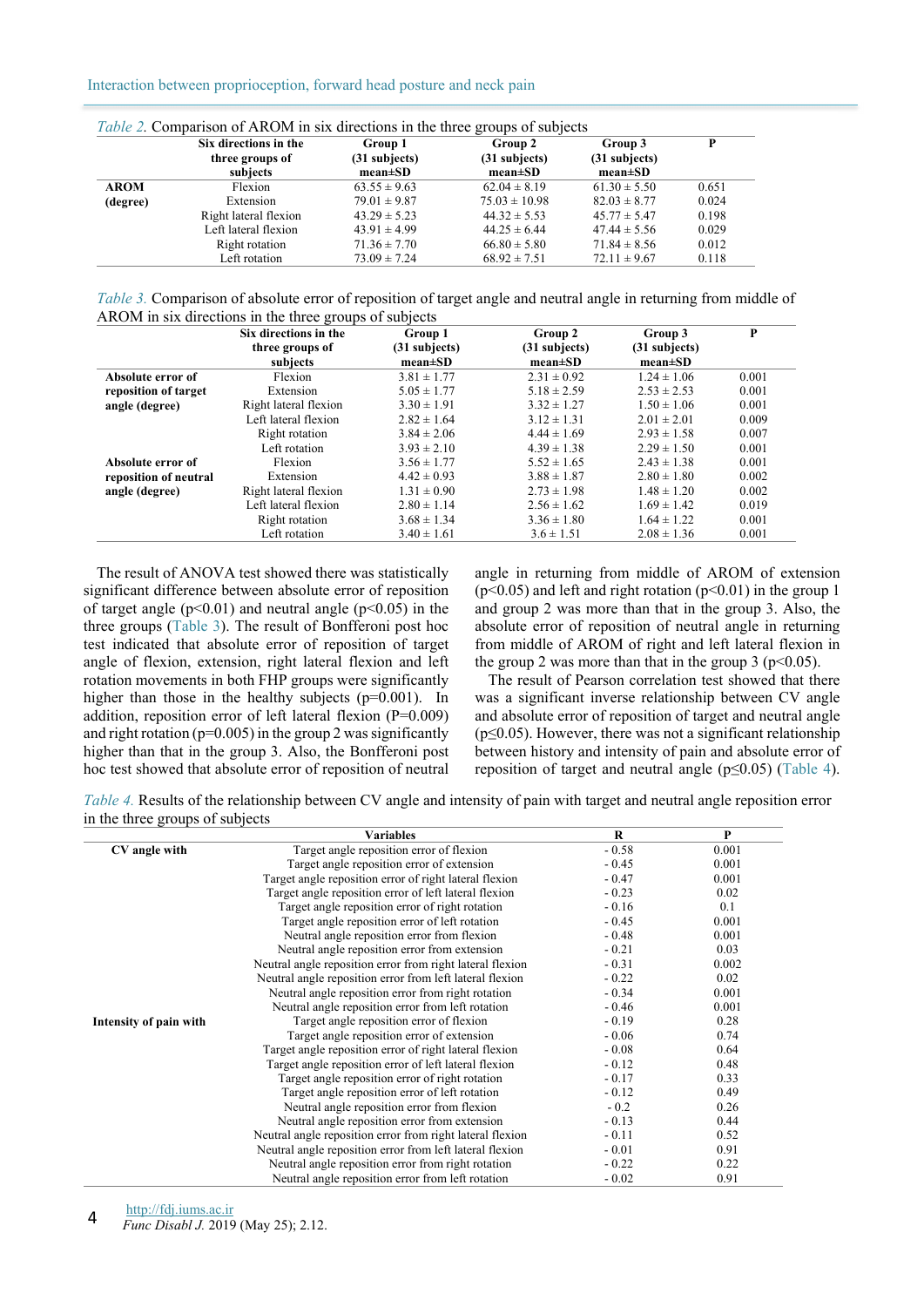Mean intensity of pain in subjects with neck pain was between 30 and 50 mm during the last six months.

### **Discussion**

This study investigated neck AROM in FHP subjects compared with healthy subjects. Results showed that extension AROM in subjects with FHP was less than that in the healthy subjects, although, this difference was statistically significant only in group 2 subjects compared with group 3 subjects. Therefore, it is likely that pain would be one of the limited movement factors in these individuals. In this regard, Lee et al. reported cervical extension and left rotation AROM reduction in subjects with FHP and subclinical neck pain (41). They believed that the movements in the horizontal plane are affected at the highest extent by pain and the AROM reduction in this direction is prominent. Also, extension AROM had been often less than that in the healthy subjects. Another possible reason for this phenomenon in our study was shortness of muscles. In other words, the cumulative effect of pain and shortness of the muscles may cause further AROM limitations in group 2 compared to group 1 and group 3.

Based on our findings, AROM of left lateral flexion and right rotation in FHP subjects was less than that in the healthy subjects, but this difference was significant only for left lateral flexion in group 1 and right rotation in group 2 both relative to group 3. Given that most of the subjects were right-handed, therefore it is likely ongoing work in this position may lead to shortness of muscles like upper trapezius and sternocleidomastoid on the right side. Consequently, shortness of these muscles may result in left lateral flexion and right rotation (3). On the other hand, FHP by itself can lead to shortness of these muscles (42) and this can affect the incidence of AROM limitation pattern. The above results are consistent with previous research reports stating that as the amount of the FHP increases (the CV angle deceases) the cervical ROM reduces (42-44). Hyolyn Ro et al. found that in patients with protruded disc nucleus polposus, cervical ROM (flexion, extension right and left rotations) significantly decreased. They believed changes in alignment of cervical spine following FHP would be responsible for it (45). According to previous studies (46, 47), horizontal plane movements are affected at the highest extent in the persistent pain. Thus, it seems the cumulative effect of pain and muscle shortness caused further limitation of the cervical right rotation AROM in group 2 compared with group 1 and group 3.

Evaluation of the cervical position sense and assessment of the relationship between FHP and reposition error were two of main objectives in this investigation. The results showed that target and neutral angle reposition error in two groups of subjects with FHP were more than that in the healthy subjects in most directions. Therefore, postural disorder probably increased reposition error and consequently proprioception impairment. FHP causes changes in length of anterior and posterior cervical structures included the neck muscles, ligaments and joint capsules (3, 48-51) and also it causes compressive loads on zygapophyseal joints, discs and nerve roots (3, 52). Since

muscle spindles are the most neck proprioceptive receptors in this structure (53), any functional disruption may lead to impairment in proprioceptive inputs (54). Although the role of the receptor in the joints, ligaments and skin are more important in end of the range of motion, but the muscle receptors are less important in middle of the range of motion and they affected the final input of the proprioception (17, 55). As FHP influences the function of all of these receptors (3, 48, 50, 56, 57), the proprioception is probably disturbed in FHP patients.

We found there was a significant and an inverse relationship between CV angle in standing position and absolute error of target and neutral angle reposition. In other words, lower CV angle was correlated with greater reposition error and greater FHP. In fact, it can be stated that increased FHP will have more side effects on deep head and neck muscle function, muscle spindles and finally on reposition error in subjects with more FHP (48, 50, 53, 54).

Lee et al. found that FHP causes an increase in absolute error of neutral angle reposition in returning from full range of flexion, extension and left and right rotation (10). They expressed because of the length of deep muscles change in FHP (3), muscle spindles function distributed. In their study, subjects with CV angle less than 53 degrees were considered as FHP group, while in the present study the cutoff point was 48 degrees which is more sensitive. Moreover, their subjects moved their head and neck to the end of AROM. In this position, posterior neck muscles, joint capsules and ligaments were placed in stretched length and transfer of proprioceptive information might increase (58). Finally, they did not control movement speed (preferred speed was chosen). Therefore, vestibular system was ignored in this method. We controlled the vestibular system by moving at slow speed (vestibular system will be stimulated in speeds faster than 35 degrees in seconds) (59). Similar to the findings of our study, Shaqayeq-fared et al. found that neutral angle reposition error in subjects with FHP in returning from flexion was more than that in the healthy subjects (11). They suggested FHP changed length of neck flexor-extensor muscles and this biomechanical changes, increased craniocervical extensor torque, and then subjects tended to extend more movement repositioning. Also, only movements in sagittal plane were assessed in a limited number of subjects. Cut-off angle (48 degrees) in our study was less than that in theirs (49 degrees).

Young et al. found that as the CV angle decreased the head and neck reposition error of neutral angle in directions of flexion and extension increased (60). They explained changes in afferent inputs of muscle spindles following FHP causing proprioception impairment. Participants in this study were FHP subjects with mean CV angle about 53/7 degree that was less sensitive. Also, the result was not compared with the control group. Young et al. just evaluated the sagittal plane movements that were preformed from end range. In this condition, transmissive structures of proprioception were in a stretched position (58). As a result, the precision of evaluation was less than that of our study. Also, Young et al. did not control the vestibular system.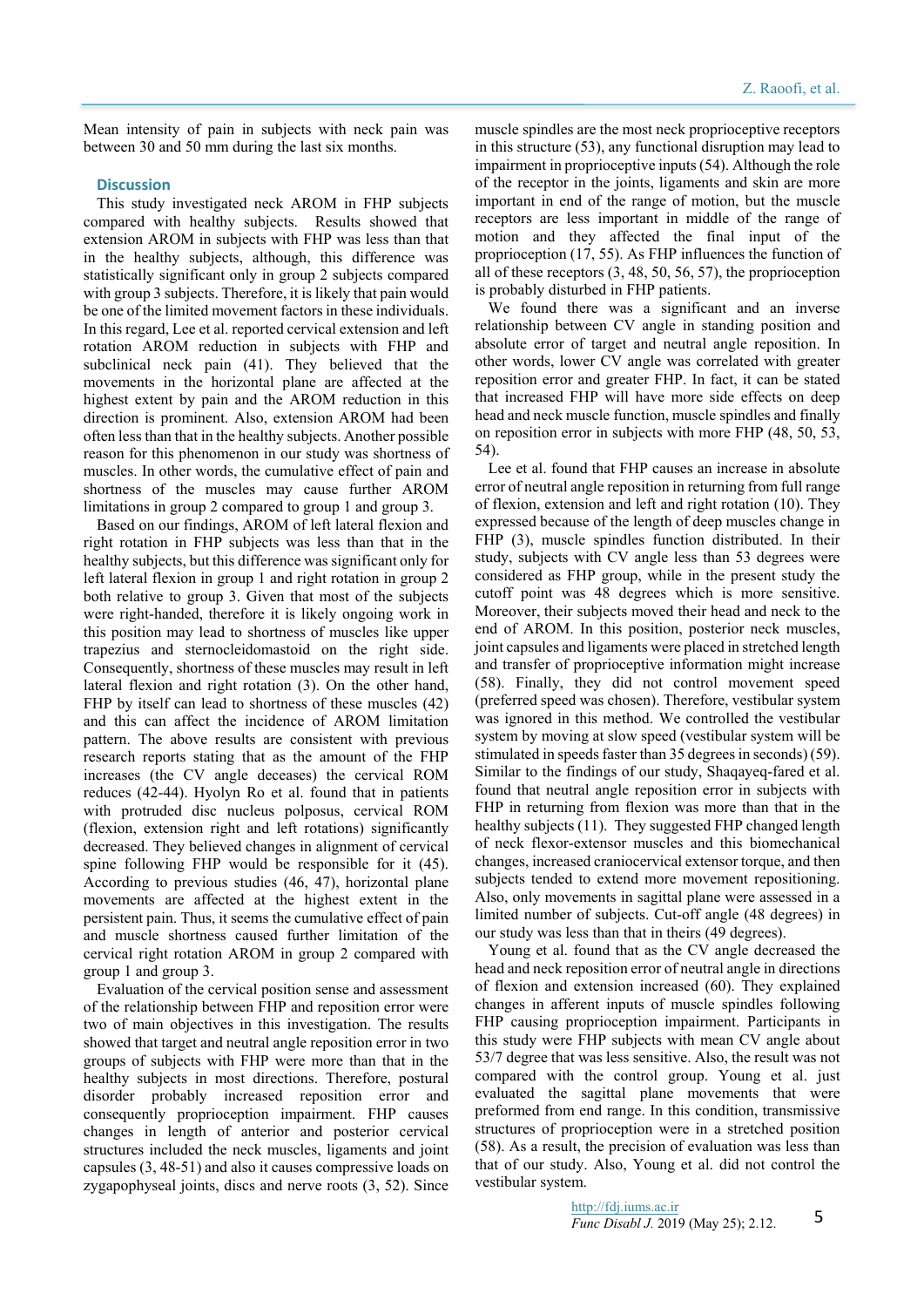Zafar et al. studied the neck relocation error in various postures induced by healthy subjects, including: standing, habitual sitting, habitual sitting with clenched jaw, and habitual sitting with the FHP. They determined that the reposition error of the neutral position in the induced FHP was greater than that in other positions, but there was no statistically significant difference between the different postures used. They attributed this to the modulation ability of the proprioceptive system in new positions and motor learning (61). Therefore, it can be said changes caused by the FHP in the proprioception are gradually created over time.

Panjabi has introduced the neutral zone as an area with some degrees of freedom, which the movement of the spine were controlled by the neuromuscular reflexes of the proprioception (62). In addition, evidence suggests that the reflective activity of the proprioceptive structures and viscoelastic components of the tissues around the spine are altered by the elongation and it will change the posture (63, 64). So possibly FHP alters sensory reflexes and affects the neutral zone by changing the biomechanics of the muscles and ligaments.

Impairment of the proprioception can lead to mechanical instability and disturbance of normal kinematic. Also, this neurological control prevents excessive strain on tissues. Hence, postural correction leads to increase stability and improve joint kinematics and prevent degenerative damages to the joint (65).

In rehabilitation, recently special attention has been devoted to proprioception (65). Thus, therapists are recommended being retrained in proprioception in the rehabilitation program.

As one of the research's objectives, the relationship between history and intensity of neck pain and proprioceptive error was assessed. Our findings showed no significant relationship between history and intensity of neck pain and absolute error of reposition of target and neutral angle. The reasons for conducting this investigation could be that the intensity of pain in subjects with neck pain was not high, also pain was felt at the end of the range and there was no significant pain in the midrange.

Some previous studies also showed the same result (6, 25, 26, 30). Otherwise, Lee et al investigated the relationship between head and neck kinesthesia and pain frequency in patients with subclinical neck pain. They showed patients with more frequency of neck pain had a more reposition error of neutral angle. They believed that pain can change the message transfer done by the muscle spindles and also features of proprioceptive neurons in the brainstem (66).

Kristjansson et al. reported that the neutral angle reposition error in head rotation in patients with neck pain it was more than that in the healthy subjects (27). In addition, they used more complex movements to assess position sense, such as a figure of eight movements to create more turmoil in proprioception. This hypothesis failed. Therefore, it seems that the familiar target position may have better effects on reposition accuracy. Also, Cheng et al. found out root mean square (RMS) error and absolute error of cervical repositioning in sagittal plane

movements were higher in subjects with chronic neck pain than those in the healthy subjects. They stated that frequent neck pain can lead to changes in neck mechanoreceptors function and consequently may affect the sensitivity of muscle spindles (28). In this study, movements were done up to end of the range. In this range, proprioceptive structures were stretched (17, 55). In addition, evaluation with open eyes interferes with control of the visual system effect. Finally, vestibular system was not controlled by moving the head at the desired speed which reduced the accuracy of evaluation.

Probably, such results' discrepancy in studies regarding the effects of pain on cervical proprioception may be due to the followings: personal differences in subjects, and variation in target ROM in different studies.

One of the limitations of this study was lack of assessment of the relationship between FHP and proprioception disorders in men and in other age groups. It is also possible that subjects with neck pain had avoided to move to the end of the ROM because of fearing avoidance behaviors.

It is suggested to do similar studies in both sexes (male and female) and in different age groups. In addition, effects of postural corrective exercises and effects of pain reduction methods on proprioceptive inputs can be assessed to plan an integrated rehabilitation program.

## **Conclusion**

It can be concluded that FHP with and without neck pain impresses reposition error and increases the error rate, as well. As a result, mechanical stability and normal kinematics are reduced. But pain without FHP did not cause more error.

## **Acknowledgment**

The authors of this article declare their thanks and appreciation to the Deputy of Research and Technology of Iran University of Medical Sciences and all persons who participated in this research. Also, thanks to Dr. Kamran Ezzati for his assistance with the experiments.

## *Conflict of Interests*

The authors declare that they have no competing interests.

## **References**

- 1. Braun BL, Amundson LR. Quantitative assessment of head and shoulder posture. Arch Phys Med Rehabil. 1989;70(4):322-9.
- 2. ayub E, Glasheen-Wray M, Kraus S. Head posture: a case study of the effects on the rest position of the mandible. J Orthop Sports Phys Ther. 1984;5(4):179-83.
- 3. Peterson-Kendall F, Kendall-McCreary E, Geise-Provance P, McIntyre-Rodgers M, Romani W. Muscles testing and function with posture and pain. Baltimore: Lippincott Williams & Wilkins; 2005.
- 4. Haughie LJ, Fiebert IM, Roach KE. Relationship of forward head posture and cervical backward bending to neck pain. J Manipulative Physiol Ther. 1995;3(3):91-7.
- 5. Yip CHT, Chiu TTW, Poon ATK. The relationship between head posture and severity and disability of patients with neck pain. Man. Ther. 2008;13(2):148-54.
- 6. Nejati P, Lotfian S, Moezy A, Moezy A, Nejati M. The relationship of forward head posture and rounded shoulders with neck pain in Iranian office workers. Med J Islam Repub Iran. 2014;28:26.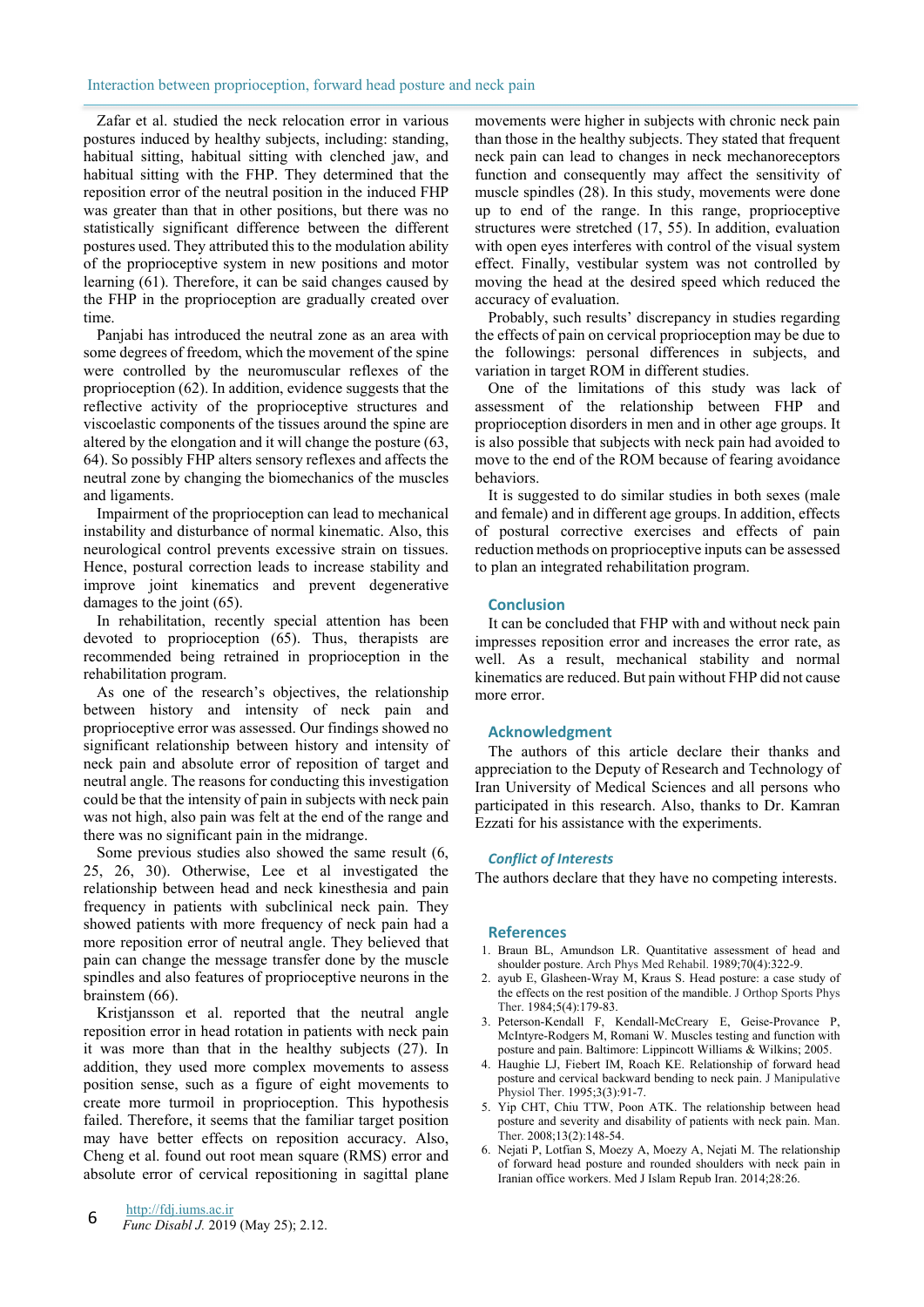- 7. Ruivo RM, Pezarat-Correia P, Carita AI. Cervical and shoulder postural assessment of adolescents between 15 and 17 years old and association with upper quadrant pain. Braz. J. Phys. Ther. 2014;18(4):364-71.
- 8. Bernard BP. Musculoskeletal disorders and workplace factors: a critical review of epidemiologic evidence for work-related musculoskeletal disorders of the neck, upper extremity, and low back. Musculoskeletal disorders and workplace factors: a critical review of epidemiologic evidence for work-related musculoskeletal disorders of the neck, upper extremity, and low back: NIOSH; 1997.
- 9. Schüldt K, Ekholm J, Harms-Ringdahl K, Németh G, Arborelius U. Effects of changes in sitting work posture on static neck and shoulder muscle activity. Ergonomics. 1986;29(12):1525-37.
- 10. Lee MY, Lee HY, Yong MS. Characteristics of cervical position sense in subjects with forward head posture. J Phys Ther Sci. 2014;26(11):1741-3.
- 11. Shaghayegh-Fard B, Ahmadi A, Ma'roufi N, Sarraf-Zadeh J. The Evaluation of Cervical Position Sense in Forward Head Posture Subjects and Compares It with Normal Subjects. J Rehabil Med. 2015;16(1):48-57.
- 12. Huber FE, Wells CL. Therapeutic exercise: Treatment planning for progression: Saunders Elsevier; 2006.
- 13. Stillman BC. Making sense of proprioception: the meaning of proprioception, kinaesthesia and related terms. Physiotherapy.  $2002:88(11):667-76.$
- 14. Armstrong B, McNair P, Taylor D. Head and neck position sense. Res Q Exerc Sport. 2008;38(2):101-17.
- 15. Riemann BL, Lephart SM. The sensorimotor system, part II: the role of proprioception in motor control and functional joint stability. J. Athl. Train. 2002;37(1):80.
- 16. Proske U, Gandevia SC. The kinaesthetic senses. J. Physiol. 2009;587(17):4139-46.
- 17. Proske U, Schaible HG, Schmidt R. Joint receptors and kinaesthesia. Exp. Brain Res. 1988;72(2):219-24.
- 18. Strimpakos N. The assessment of the cervical spine. Part 1: Range of motion and proprioception. J Bodyw Mov Ther. 2011;15(1):114-24.
- 19. Palmgren PJ, Lindeberg A, Nath S, Heikkilä H. Head repositioning accuracy and posturography related to cervical facet nerve blockade and spinal manipulative therapy in healthy volunteers: a time series study. J Manipulative Physiol Ther. 2009;32(3):193-202.
- 20. Darnell M. A proposed chronology of events for forward head posture. J Craniomandibular Pract. 1983;1(4):49.
- 21. Paris SV. Cervical symptoms of forward head posture. Top Geriatr Rehabil. 1990;5(4):11-20.
- 22. Surburg PR. The effect of proprioceptive facilitation patterning upon reaction, response, and movement times. Phys Ther. 1977;57(5):513-7.
- 23. Brumagne S, Cordo P, Verschueren S. Proprioceptive weighting changes in persons with low back pain and elderly persons during upright standing. Neurosci Lett. 2004;366(1):63-6.
- 24. Brumagne S, Janssens L, Knapen S, Claeys K, Suuden-Johanson E. Persons with recurrent low back pain exhibit a rigid postural control strategy. Eur Spine J. 2008;17(9):1177-84.
- 25. Uthaikhup S, Jull G, Sungkarat S, Treleaven J. The influence of neck pain on sensorimotor function in the elderly. Gerontology. 2012;55(3):667-72.
- 26. Teng CC, Chai H, Lai DM, Wang SF. Cervicocephalic kinesthetic sensibility in young and middle-aged adults with or without a history of mild neck pain. Man. Ther. 2007;12(1):22-8.
- 27. Kristjansson E, Dall'Alba P, Jull G. A study of five cervicocephalic relocation tests in three different subject groups. Clin. Rehabil. 2003;17(7):768-74.
- 28. Cheng CH, Wang JL, Lin JJ, Wang SF, Lin KH. Position accuracy and electromyographic responses during head reposition in young adults with chronic neck pain. J Electromyogr Kinesiol. 2010;20(5):1014-20.
- 29. Dugailly P-M, De Santis R, Tits M, Sobczak S, Vigne A, Feipel V. Head repositioning accuracy in patients with neck pain and asymptomatic subjects: concurrent validity, influence of motion speed, motion direction and target distance. J. Arthroplasty. 2015;24(12):2885-91.
- 30. Rix GD, Bagust J. Cervicocephalic kinesthetic sensibility in patients with chronic, nontraumatic cervical spine pain. Archives of physical medicine and rehabilitation. 2001;82(7):911-9.
- 31. Woodhouse A, Vasseljen O. Altered motor control patterns in

whiplash and chronic neck pain. BMC. Musculoskelet. Disord. 2008;9(1):90.

- 32. Edmondston SJ, Chan HY, Ngai GCW, Warren MLR, Williams JM, Glennon S, et al. Postural neck pain: an investigation of habitual sitting posture, perception of 'good'posture and cervicothoracic kinaesthesia. Man. Ther. 2007;12(4):363-71.
- 33. Côté P, Cassidy JD, Carroll L. Is a lifetime history of neck injury in a traffic collision associated with prevalent neck pain, headache and depressive symptomatology? Accid Anal Prev. 2000;32(2):151-9.
- 34. Todd KH, Funk KG, Funk JP, Bonacci R. Clinical significance of reported changes in pain severity. Ann Emerg Med. 1996;27(4):485- 9.
- 35. Solow B, Tallgren A. Natural head position in standing subjects. Acta Odontol. Scand. 1971;29(5):591-607.
- 36. Hazar Z, Karabicak GO, Tiftikci U. Reliability of photographic posture analysis of adolescents. J. Phys. Ther. Sci. 2015;27(10):3123-6.
- 37. Nemmers TM, Miller JW, Hartman MD. Variability of the forward head posture in healthy community-dwelling older women. J Geriatr Phys Ther. 2009;32(1):10-4.
- 38. Loudon JK, Ruhl M, Field E. Ability to reproduce head position after whiplash injury. Spine. 1997;22(8):865-8.
- 39. Audette I, Dumas JP, Côté JN, De Serres SJ. Validity and betweenday reliability of the cervical range of motion (CROM) device. J Orthop Sports Phys Ther. 2010;40(5):318-23.
- 40. Newcomer KL, Laskowski ER, Yu B, Johnson JC, An KN. Differences in repositioning error among patients with low back pain compared with control subjects. Spine. 2000;25(19):2488-93.
- 41. Lee H, Nicholson LL, Adams RD. Cervical range of motion associations with subclinical neck pain. Spine. 2004;29(1):33-40.
- 42. Fernández‐de‐las‐Peñas C, Alonso‐Blanco C, Cuadrado M, Pareja J. Neck mobility and forward head posture are not related to headache parameters in chronic tension-type headache. Cephalalgia. 2007;27(2):158-64.
- 43. Fernández‐de‐las‐Peñas C, Alonso‐Blanco C, Cuadrado M, Pareja J. Neck mobility and forward head posture are not related to headache parameters in chronic tension‐type headache. Cephalalgia. 2007;27(2):158-64.
- 44. Quek J, Pua YH, Clark RA, Bryant AL. Effects of thoracic kyphosis and forward head posture on cervical range of motion in older adults. Man. Ther. 2013;18(1):65-71.
- 45. Ro H, Gong W, Ma S. Correlations between and absolute rotation angle, anterior weight bearing, range of flexion and extension motion in cervical herniated nucleus pulposus. J. Phys. Ther. Sci. 2010;22(4):447-50.
- 46. Jordan A, Mehlsen J. Cerviocobrachial Syndrome: Neck Muscle Function and Effects of Training. J. Musculoskelet. Pain. 1993;1(3-  $4)$   $283-8$
- 47. Hagen KB, Harms-Ringdahl K, Enger NO, Hedenstad R, Morten H. Relationship between subjective neck disorders and cervical spine mobility and motion-related pain in male machine operators. Spine. 1997;22(13):1501-7.
- 48. Harman K, Hubley-Kozey CL, Butler H. Effectiveness of an exercise program to improve forward head posture in normal adults: a randomized, controlled 10-week trial. J Man Manip Ther. 2005;13(3):163-76.
- 49. Hertling D, Kessler RM, Shimandle SA. Management of Common Musculoskeletal Disorders, Physical Therapy Principles and Methods. Dimens Crit Care Nurs. 1990;9(5):279.
- 50. Weon JH, Oh JS, Cynn HS, Kim YW, Kwon OY, Yi CH. Influence of forward head posture on scapular upward rotators during isometric shoulder flexion. J Bodyw Mov Ther. 2010;14(4):367-74.
- 51. Bryden L, Fitzgerald D. The influence of posture and alteration of function upon the craniocervical and craniofacial regions. Craniofacial dysfunction and pain: manual therapy, assessment and management: Butterworth-Heinemann Oxford; 2001. p. 163-87.
- 52. Levangie PK, Norkin CC. Joint structure and function: a comprehensive analysis: FA Davis; 2011.
- 53. Armstrong BS, McNair PJ, Williams M. Head and neck position sense in whiplash patients and healthy individuals and the effect of the cranio-cervical flexion action. J. Biomech. 2005;20(7):675-84.
- 54. Johansson H, Windhorst U, Djupsjöbacka M, Passatore M. Chronic work-related myalgia: neuromuscular mechanisms behind workrelated chronic muscle pain syndromes: Gävle University Press; 2003.

http://fdj.iums.ac.ir *Func Disabl J.* 2019 (May 25); 2.12.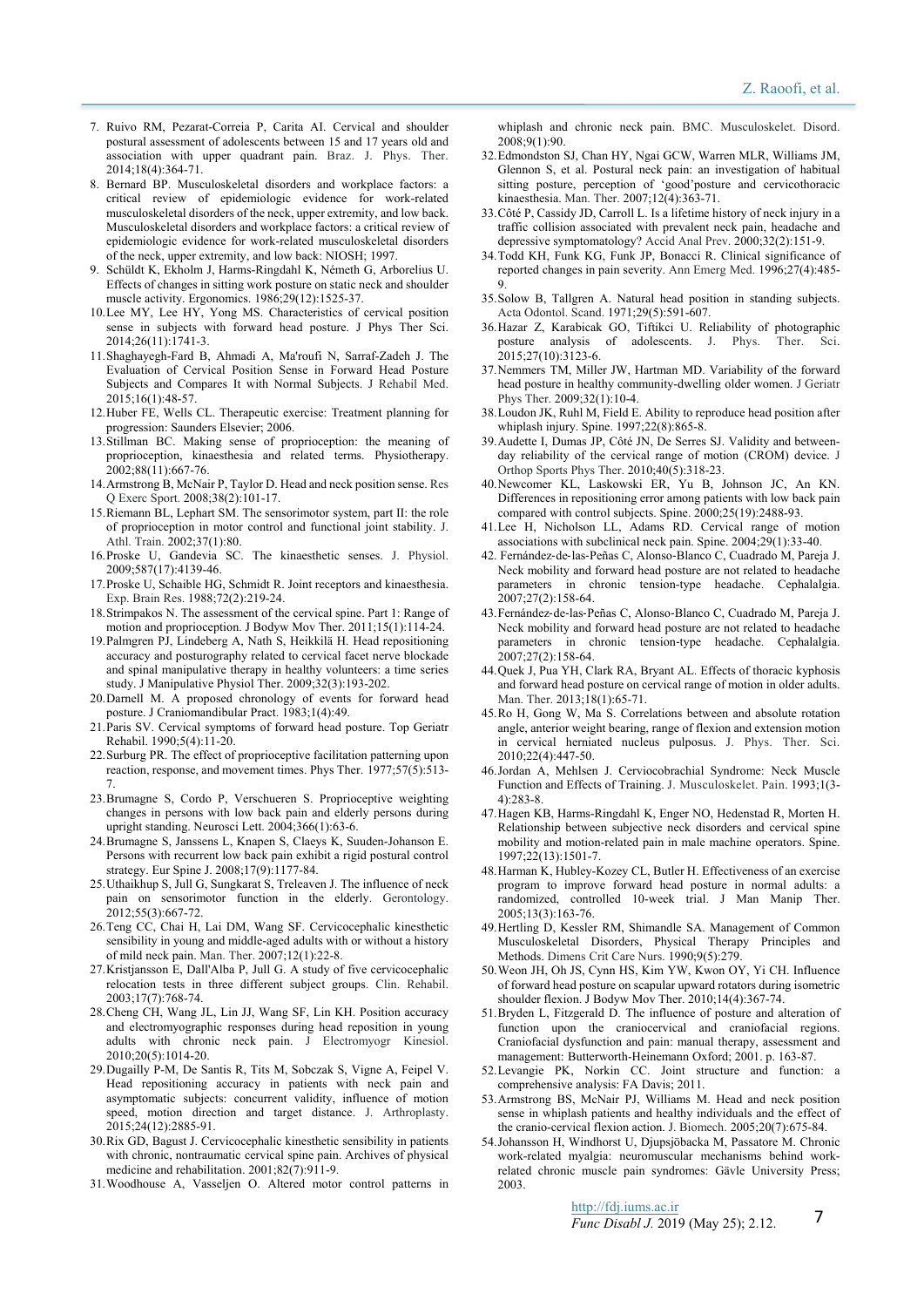- 55. Edin BB. Quantitative analysis of static strain sensitivity in human mechanoreceptors from hairy skin. J. Neurophysiol. 1992;67(5):1105-13.
- 56. Hertling D, Kessler RM. Management of common musculoskeletal disorders: physical therapy principles and methods: Lippincott Williams & Wilkins; 2006.
- 57. Bryden L, Fitzgerald D. The influence of posture and alteration of function upon the craniocervical and craniofacial regions. Craniofacial Dysfunction & Pain Manual Therapy, Assessment and management London: Butterworth Heinemann. 2001:163-87.
- 58. Proske U, Wise AK, Gregory JE. The role of muscle receptors in the detection of movements. Trends Neurosci. 2000;60(1):85-96.
- 59. Goebel J, Hanson JM, Fishel DG. Age-related modulation of the vestibulo-ocular reflex using real and imaginary targets. J Vestib Res. 1994;4(4):269-75.
- 60. Yong MS, Lee HY, Lee MY. Correlation between head posture and

proprioceptive function in the cervical region. J. Phys. Ther. Sci. 2016;28(3):857.

- 61. Zafar H, Alghadir AH, Iqbal ZA. Effect of different head-neck-jaw on cervicocephalic kinesthetic sense. J Musculoskelet Neuronal Interact. 2017;17(4):341.
- 62. Panjabi MM. The stabilizing system of the spine. Part II. Neutral zone and instability hypothesis. Gastroenterology. 1992;5(4):390-7.
- 63. McGill S, Brown S. Creep response of the lumbar spine to prolonged full flexion. J. Biomech. 1992;7(1):43-6.
- 64. Solomonow M, Eversull E, Zhou BH, Baratta RV, Zhu M-P. Neuromuscular neutral zones associated with viscoelastic hysteresis during cyclic lumbar flexion. Spine. 2001;26(14):E314-E24.
- 65. Lephart S, Fu F. The role of proprioception in the treatment of sports injuries. Sports Exerc Inj. 1995;1(2):96-102.